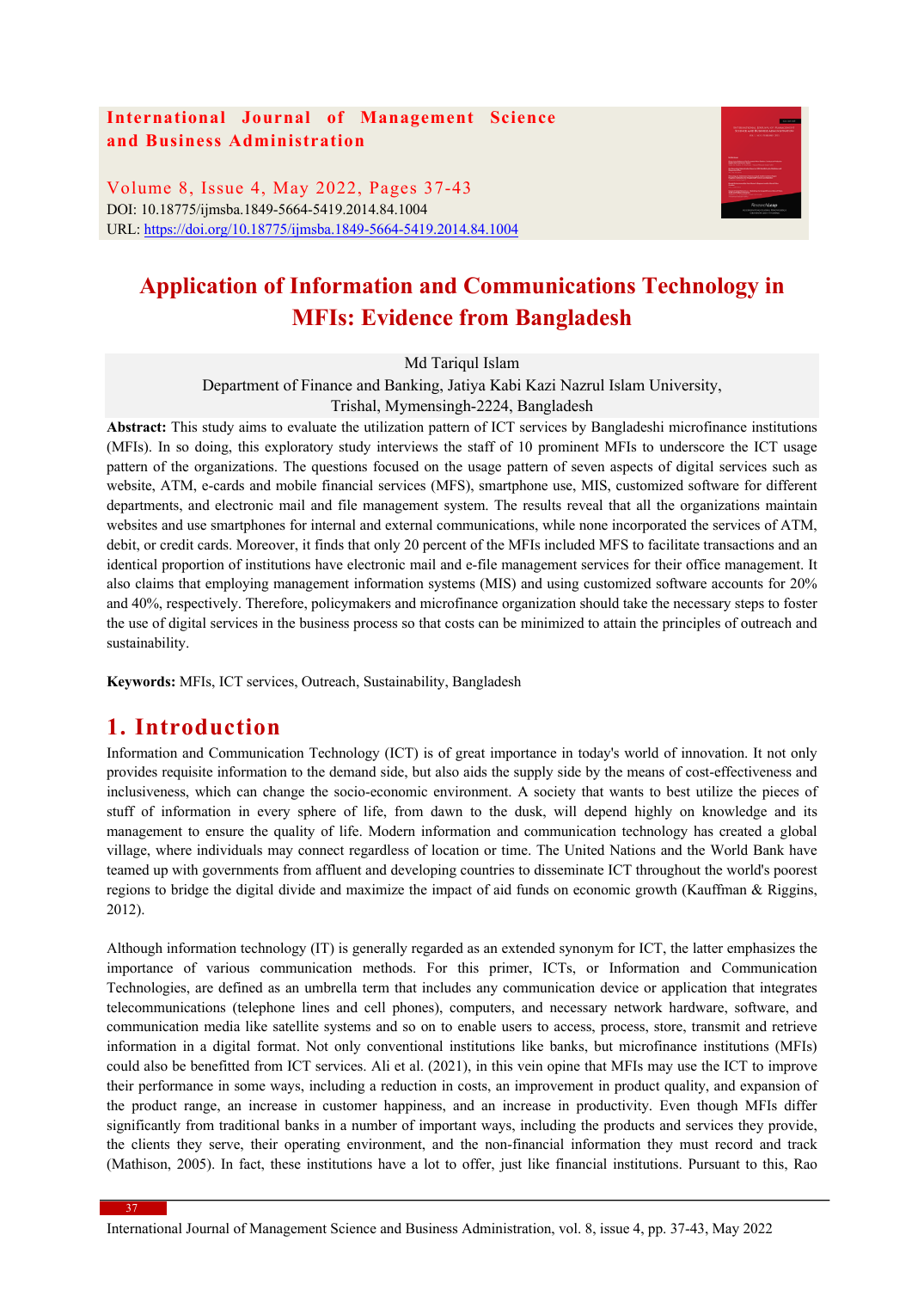(2004) attests that ICTs have the potential to assist in making MFI services more interactive, error-free, customized, as well as more open to scrutiny.

Microfinance is the provision of financial services to poor and low-income families that do not have access to basic financial services for use in their micro-enterprises or other productive purposes (CGAP, 2010; Lebovics et al., 2016), allowing them to increase their income and living standards (Wakunuma et al., 2019). Microfinance is intended to provide funds to loan applicants who often live in severe poverty, cannot provide collateral, and therefore have no access to official financial institutions. Pursuant to this, Chigbu Ezeji et al. (2015) opine that flows of capital can aid in the economic growth of emerging nations by providing them with the cash and technology required to exploit their indigenous resources, and MFIs are great source of providing funds to the people with lack of financial capacity. MFI is a means of encouraging people to engage in productive activities and expand their small companies. Bangladesh is projected to have a substantial necessity for microfinance due to the country's massive impoverished population. Therefore, it becomes relevant to study the evolving character of microfinance in Bangladesh's rural development. As the government-specialized banks and in some cases, the informal lenders are serving the same market, MFIs are facing extensive competition in those areas. Due to the entry of commercial banks into the microfinance industry, Hermes et al. (2011) asserted that microfinance organizations have faced more significant rivalry for limited donor money and heightened market competitiveness. Borrowers are given loans to start a company, restore their houses, and enhance their families' and communities' overall living conditions.

Regarding rural development, credit to the poor, especially poor women, has remained low, although credit infrastructure has risen (Yadav, 2014). Although many microfinance institutions serve the poorest of the poor and provide financial offerings with thousands of their branches, a large portion of the poor households cannot access financial services. The situation is worse in rural regions. Rural regions are more expensive to operate in due to their large geographical spread, low population density, and the limited number of transactions, which is one of the primary challenges prohibiting microfinance enterprises from operating there (Hishigsuren, 2006). As a result, MFIs are tasked with developing cost-effective strategies for assisting the impoverished. In this vein, Ssewanyana (2009) finds that ICT may significantly address disparities and coverage issues while also serving as a cost-cutting tool for MFIs. Personal computers, cellular phones, automated teller machines (ATMs), and point-of-sale (POS) devices in retail or postal stores may be less expensive to implement and more convenient for consumers than branches in remote areas (Ivatury, 2009). Now it is essential to establish a value delivery system that will consider cost issues while bringing services to the lower-income group.

In recent years there has been an upsurge of interest in how computers and other communication technologies can best be utilized to improve the efficiency and effectiveness of diverse financial institutions. Being the prime financing source for the borrowers, Banks, insurance, and leasing companies have long been using technology to facilitate customer service and ensure competitiveness. Further research also suggests that the competitiveness of MFIs will undoubtedly be a case if information communication technologies can be deployed suitably. Diniz et al. (2008) further suggest that different types of financial service providers have had very diverse outcomes in terms of predicted productivity and company performance due to substantial ICT investments. Consequently, according to Kipesha (2013), ICT use has a favorable influence on efficiency and sustainability, but it is dependent on the degree of ICT investment in institutions. It also asserts that institutions investing more in ICT experience improved efficiency and sustainability compared to those with low ICT investments. Now it's high time to set a bridge between ICT and microfinance institutions to serve the customers of the remote area as well as ensure sustainability in the competitive financial market. ICTs, like microcredit and microfinance, is not a panacea, but they may help microfinance organizations become more viable by lowering transaction costs, boosting scale, and expanding outreach to distant regions, hence eliminating the demand gap for microcredit (Amin, 2008). Thus, deploying information and communication technologies is critical to management automation, effective marketing strategies and bridging services closer to clients.

Among the prior studies, Tadele et al. (2018) investigate the factors affecting website visibility and report that size of MFIs and the natinal economic development largely impact the accessibility of information on the websites. Dorfleitner et al. (2019), in a study on the global MFI dataset show that institutional seze and financial expenditure positively and significantly influence the MFS adoption by the microfinance institutes. In the latest study, Dorfleitner et al. (2022) identify the contributing factors to the digital transformation of MFIs. They report that the social mission and profitability of an organization, and the level of economic development of a country are the key determinants of the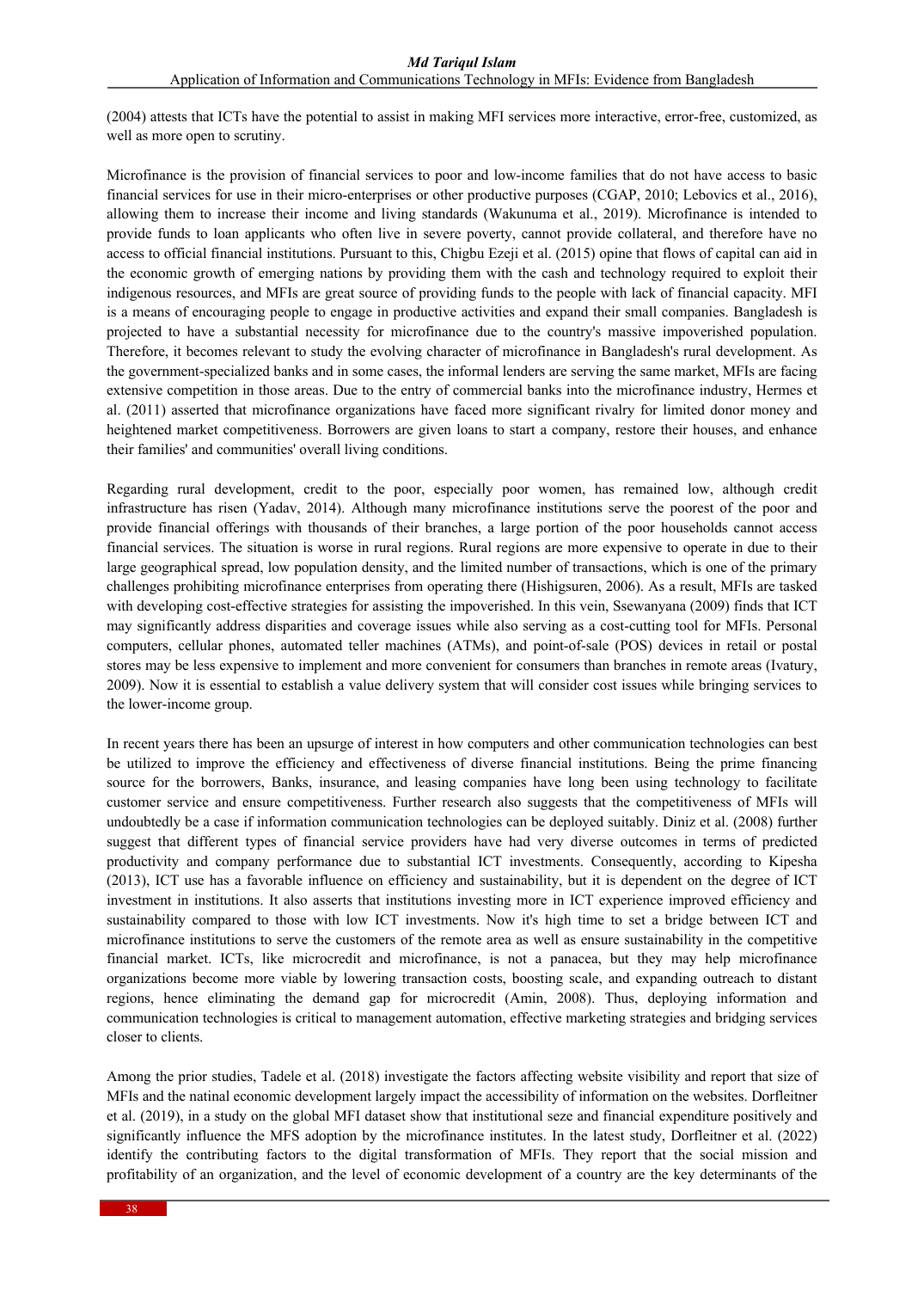Application of Information and Communications Technology in MFIs: Evidence from Bangladesh

digitization of MFIs. Although several studies have been conducted on how digital services enable MFIs to provide quality services to the clients of developed nations, there remains a vacuum in this research category in the context of emerging economies. Bangladesh was chosen for this study because of the government's emphasis on digitization across all economic sectors, one of the world's fastest-growing economies. Therefore, this study is a unique attempt that explore the usage pattern of digital services by the MFIs in the context of a developing country.

The key aim of this study is to focus on the dimensions and options that the top financing institutions use to demonstrate an insight into the applications of ICT in rural finance. Moreover, it emphasizes identifying the extent of techno-facilities that the MFIs deliver to ensure outreach and sustainability. The paper is organized as follows: the second section discusses how ICT services ensure accessibility and sustainability, along with a conceptual framework; the third section describes the research methodology and the parameters of digital services; the fourth section describes the study's findings and discussions; and finally, it concludes with policy implications.

### **2. 'Outreach' and 'Sustainability' – Purpose of ICT Services**

No doubt, microfinance institutions' one of the priorities is to operate in the market for years ahead. Though they are serving the people with less or no capacity to enter the market, operating and monitoring costs are high in this case. One possible solution to minimize the cost per client they serve could be to upturn the coverage of their services. Here lies the question of whether they will increase the number of clients from the identical geographical area, where they have been serving for years. It will ensure economics of scale in operation; hence, sustainability will be achieved automatically, where outreach is a perfect complementary point for sustainability. Alternatively, MFIs can think of reaching prospective clients whom they did not deal with. It might be new demography or a locality, which will be tough to reach. In the latter option, costs will mount, and high risk may bear due to unforeseen demands from clients. Here reaching a large area may be achieved by leveraging the firm's long-term viability.



**Figure 1:** Conceptual framework on the relationship between ICT services, outreach and sustainability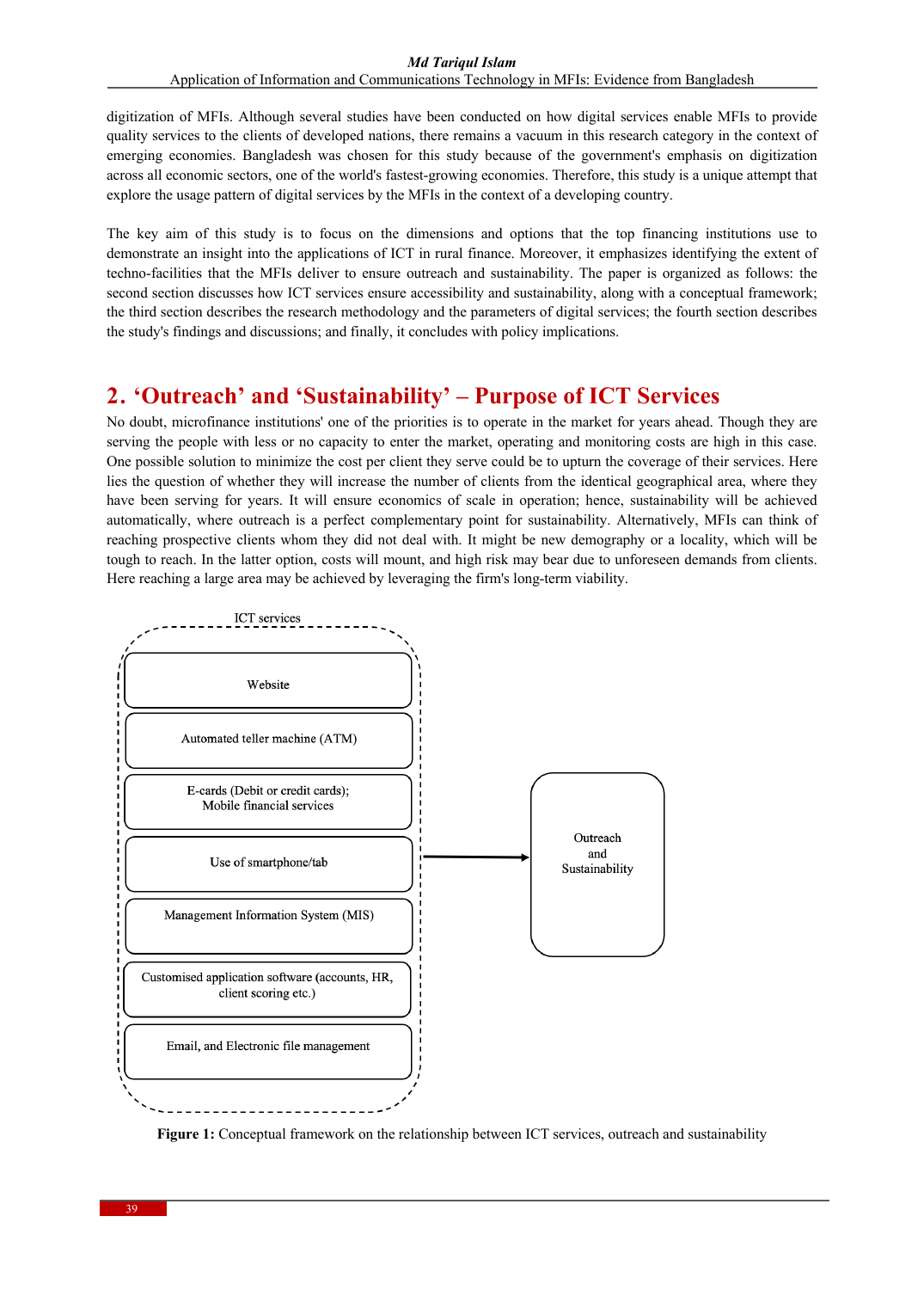Study has shown that under expected circumstances, these institutions can attain both benefits by following a simple but time-befitted technology formula. We have lots of evidence of how financial institutions have successfully upscaled their customer base and efficiency in service quality. Online banking, ATM services, internet banking, and debit and credit cards are a few. Customers always accept state-of-the-art technologies that ease the transaction process with less time and effort. Banks sometimes operate their services without setting up a branch in a geographically dispersed area. The key is to lessen the huge cost of running an office, while efficiently serving people. Certainly, whether to increase the number of customers of a particular stratum or expand coverage, ICT creating synergy with MFIs could be a decent choice. It can also be used to initiate marketing tools to attract new customers and monitor client's profiles (before and after sanctioning of a loan) that fosters profitability, which in turn could ensure sustainability. A conceptual model on how ICT services enable outreach and sustainability is depicted in the following manner.

### **3. Research Design**

#### **3.1 Method and Data**

This study is an exploratory investigation into the digital services that an organization embrace. Analysis has been conducted to determine the most and least incorporated IT facilities into the business process. Leading microfinance institutions were selected based on several factors. Firstly, the market shares of MFIs, reported by the Microfinance Regulatory Authority, Bangladesh as of June 2014. Secondly, the MFIs are included in mix market database, www.mixmarket.org, the online global hub where the microfinance institutions and related organizations share institutional information to ensure transparency and provide updates on the market. Finally, adoption of ICT in administrative and service end of these institutions. In this case, a questionnaire was employed to collect primary data from the staff members of 10 MFIs named BRAC, ASA, BURO Bangladesh, Jagorono Chakra Foundation, Society for Social Service, Uddipan, Shakti Foundation, Padakkhep Manobik Unnayan Kendra, RDRS Bangladesh, and Grameen Bank. All the answers to the questions were either a 'yes' or a 'no'. Two employees from each of the organizations were asked about the ICT services that they have or use in their business operations. Initially, one staff from each of the MFIs was about the services. Later, the initial responses were verified by asking similar questions to another employee of the same organization. Therefore, a total of 20 respondents participated in the survey.

#### **3.2 ICT Parameters for Microfinance**

According to Ghani et al. (2018), a country's economic growth is significantly dependent on the deployment of new technology and innovation. Banks and other financial institutions have adopted different technological advancement for setting up a bridge with their clients. As those were utilized successfully for aiding depository and contractual financial institutions to cut down the costs in one hand, and the clients to get services at their doorsteps, it is believed that MFIs can also depend on these criteria of innovation and utilization of ICT for the similar purposes. The ICT parameters that are used in this study are given below.

- Website
- ATM
- E-cards (debit or credit card) and mobile financial services
- Smartphone/Tab
- MIS
- Software use (accounts, HR, client scoring etc.)
- Email and e-file management

## **4. Findings and Discussions**

The usage status of digital services by the MFIs are varies from one another. However, the extent of the microfinance organizations adopt IT products are highlighted in the following fashion.

**Website:** It is a collection of web pages that typically have connections to one other and individual or business can access the information to illustrate a single topic or several topics that are linked. Websites are usually developed to inform about place, people, company, or even an idea. All the sampled companies are having website of their own to circulate their mission, vision, products and services, and success stories. In this vein, Gutiérrez‐Nieto et al. (2008) claim that website help the MFIs to achieve their social goals through dissemination of information to the donors and the other stakeholders. In this study, all of the MFIs use the internet to accommodate information and enhance their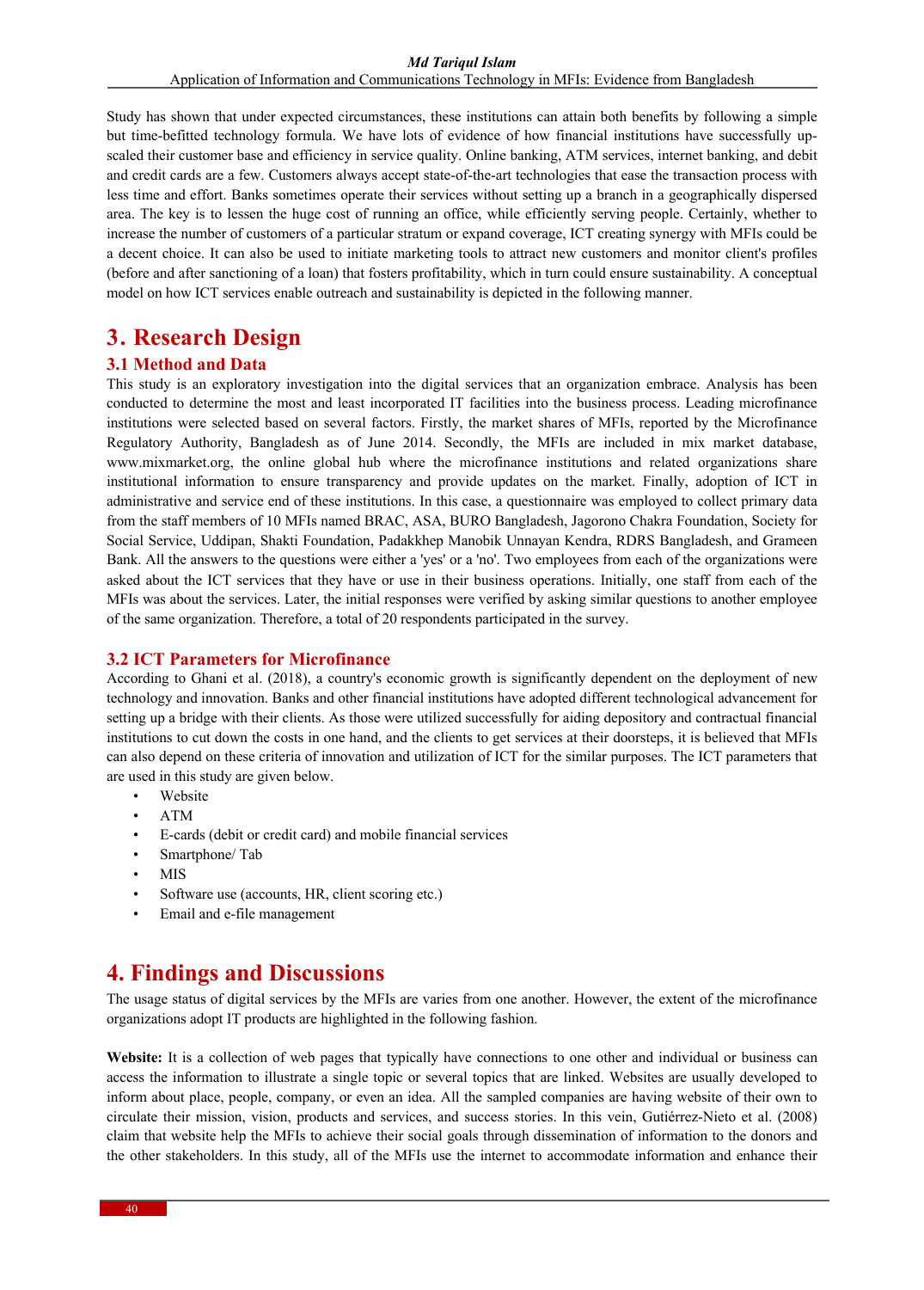data hub.

**ATM:** Automated Teller Machine is a computerized device connected to a bank's data system and aids clients to withdraw, deposit and transfer money without a teller's help. It gives MFIs a chance to attract new savers as it ensures 24/7 services. Another thing is that establishing ATMs will certainly minimize costs due to less involvement of employees. However, setting up ATM for its own will be costly for maintenance and security. For the said MFIs, only 30 percent are using the service of ATM, not held by their own but by their correspondent banks.

**E-Cards, Online Banking, Mobile Financial Services:** Electronic Cards like debit card, credit card, and smart card are plastic cards that enables a client of a financial institution to withdraw or transfer, borrow money, and to pay cashless. These cards, having a tiny chip, store accurate information on a client's account. Furthermore, security concern is also a good point in favor of these as encryption is assured. Yet, using cards require other machines to set up that incur costs. No MFIs have introduced cards of their own. Nevertheless, each of the organizations do the online transfer of funds.

Mobile financial services (MFS) are a popular method of transaction in Bangladesh. For MFIs, these services could be used to receive credit installments from the borrowers and collect deposits from the savers. Since MFS products are more efficient compared to the traditional services, it could offer least costly alternatives to the MFIs (Dorfleitner et al., 2018). However, in Bangladesh, only 20% of the MFIs allow their customers to pay the dues and choose deposit collection schemes through online MFS.

**Smartphone/Tab:** Smartphones/Tabs are small, handheld digital devices that can run dedicated programs to manage MFI information and perform commercial computations with greater mobility. These can facilitate field-level personnel's ability to keep track of updates on client accounts. The use of smartphones largely affects the efficiency of official works since it ensures mobility of communication. All the MFIs, in this case, use mobile communication to communicate within and outside of the organizations via mobile SMS/call-in decision making. They also use it to monitor the clients swiftly.

**Management Information System:** MIS is an interrelationship among people, technology, and process that enables an organization to coordinate and control the entire business procedures, especially it could be considered as a vital component in the financial sector development (Seese et al., 2008). In this connection, Mohammed and Hu (2015) arhue that MIS collects, processes, stores, retrieves, evaluates, and disseminates information, which increases management's ability to monitor, evaluate the corporate performance. Therefore, MFIs can also use this system to facilitate the internal communication and control system. It facilitates collecting, storing, and processing data that helps make effective decisions. However, as per the survey results, only 20 percent of the MFIs use MIS in their business processes.

**Customized Software Usage:** An application or software aids an organization to perform a task in a specified way. Built-in or off-the-shelf software is largely used to meet the everyday needs of the businesses, however, it has limitations of failure to work in a customized environment. Since each of the firms has its own requirements regarding managing, accounts, payroll, HR, and other departments along with clients' credit scoring, a custom-made software is better to meet an organ's specific needs. In this study, it is found that all the organizations use customized applications for accounts, however, only 40 percent of them use this type of software for credit scoring.

**Email/E-file Management:** Email instantaneously sends information from one end of the globe to the other. It also minimizes the cost of physical delivery of letters and documents. In case of Bangladesh, all the MFIs of this study prefer to use email service. Electronic file management is a service that minimizes the time and hassle of physical movement of official files, ensuring an organization's productivity. In the given case, only 30 percent of the microfinance organizations registered for this service.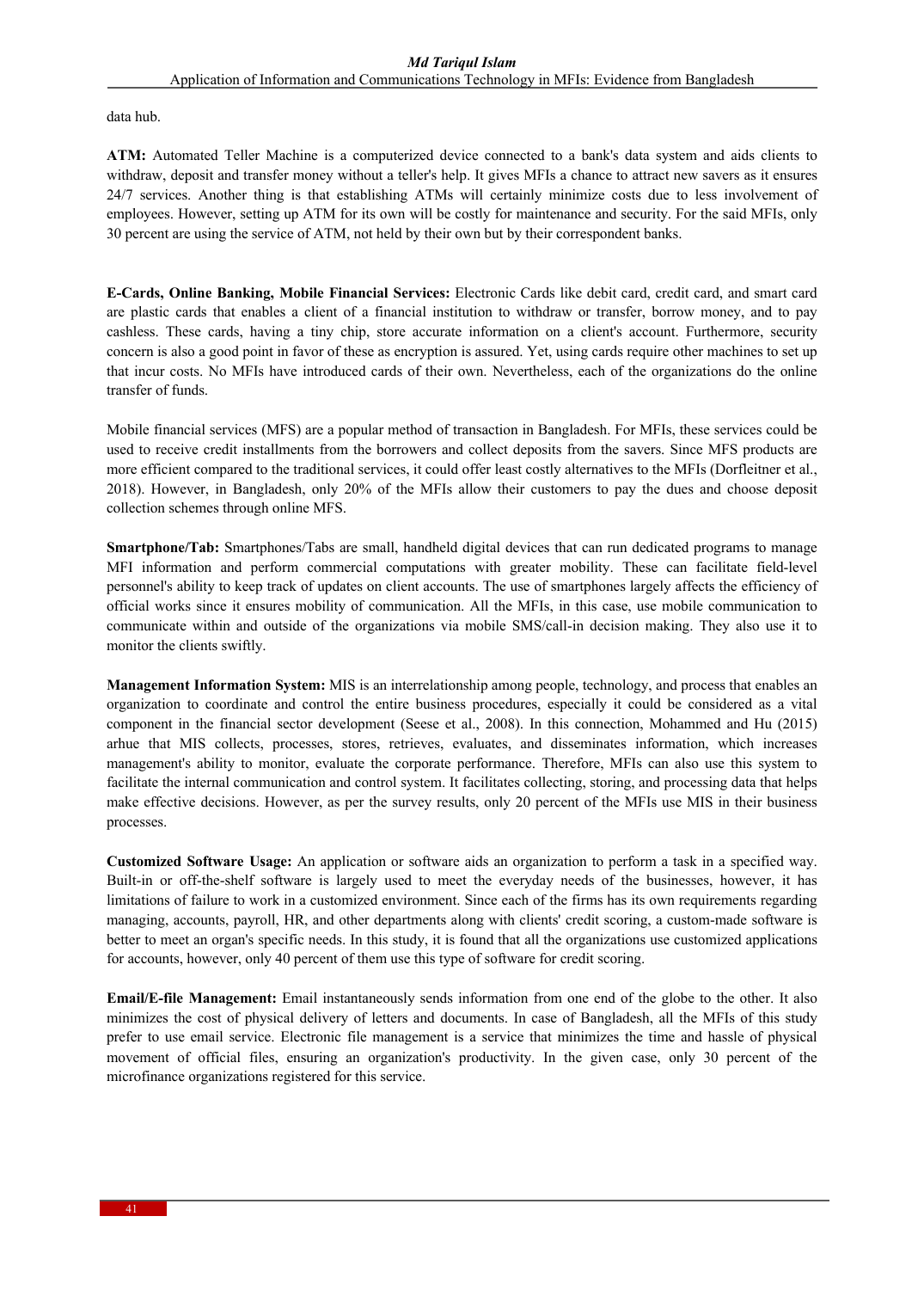## **5. Conclusion**

Like many other organizations, MFIs provide diverse services to their clients by utilizing various forms of digital technology. ICT delivers low-cost services while saving time for MFIs to execute their tasks both in the office and with clients. Although digital technologies are widely used in Bangladesh, the utilization of these services by MFIs is not as ubiquitous. One of the possible causes for the lack of willingness to accept IT services is a dearth of management understanding. BRAC is the only organization with a wide range of digital services to upgrade its operations. The rest of the MFIs are not interested in modifying their software or automating their administrative chores. Policymakers and MFI management might stretch out their services beyond borders through awareness-raising on the one hand and technical innovation and digital product design on the other, which would make the company sustainable.

## **References**

- Ali, H., Gueyié, J. P., & Okou, C. (2021). Assessing the impact of information and communication technologies on the performance of microfinance institutions in Niger. Journal of Small Business & Entrepreneurship, 33(1), 71-91. *CrossRef*
- Amin, N. (2008). Enabling the expansion of microfinance using information and communication technologies. Information communication technologies: Concepts, methodologies, tools, and applications (pp. 3658-3680). IGI Global. *CrossRef*
- CGAP (2010) MIX microfinance world: Sub-Saharan Africa microfinance analysis and benchmarking report 2010. Available from http://www.cgap.org/gm/document-1.9.51317/CGAP\_MIX\_SSA\_Benchmarking\_Report\_2010.pdf [accessed July 12 2015].
- Chigbu Ezeji, E., & Promise, U. C. (2015). Impact of capital inflows on economic growth of developing countries. *International Journal of Management Science and Business Administration*, *1*(7), 7-21. *CrossRef*
- Diniz, E. H., Pozzebon, M., Jayo, M., & Araujo, E. (2008, July). The role of Information and Communication Technologies (ICT) in improving microcredit: The case of correspondent banking in Brazil. PICMET'08-2008 Portland International Conference on Management of Engineering & Technology (pp. 2597-2604). IEEE. *CrossRef*
- Dorfleitner, G., Forcella, D., & Nguyen, Q. A. (2022). The digital transformation of microfinance institutions: an empirical analysis. *Journal of Applied Accounting Research*, 23(2), 454-479.
- Dorfleitner, G., Nguyen, Q. A., & Röhe, M. (2019). Microfinance institutions and the provision of mobile financial services: First empirical evidence. *Finance Research Letters*, *31*.
- Gutiérrez‐Nieto, B., Fuertes‐Callén, Y., & Serrano‐Cinca, C. (2008). Internet reporting in microfinance institutions. *Online Information Review*. *CrossRef*
- Ghani, U., Burney, M. T., & Ahmad, N. (2018). The impact of technology on the sustainable development of microfinance. Global Sci-Tech, 10(1), 22-29.
- Hermes, N., Lensink, R., & Meesters, A. (2011). Outreach and efficiency of microfinance institutions. World Development, 39(6), 938-948. *CrossRef*
- Hishigsuren, G. (2006). Transformation of Micro-finance Operations from NGO to Regulated MFI. IDEAS, USA.
- Ivatury, G. (2009). Using technology to build inclusive financial systems. In New partnerships for innovation in microfinance (pp. 140-164). Springer, Berlin, Heidelberg. *CrossRef*
- Kauffman, R. J., & Riggins, F. J. (2012). Information and communication technology and the sustainability of microfinance. Electronic Commerce Research and Applications, 11(5), 450-468.
- Kipesha, E. F. (2013). Performance of microfinance institutions in Tanzania: integrating financial and nonfinancial metrics.
- Lebovics, M., Hermes, N., & Hudon, M. (2016). Is financial and social efficiency mutually exclusive? A case study of Vietnamese microfinance institutions. Annals of Public and Cooperative Economics, 87(1), 55-77. *CrossRef*
- Mathison, S. (2005). Increasing the outreach and sustainability of microfinance through ICT innovation. Electronic Banking with the Poor, The Foundation for Development Cooperation, Brisbane, Australia.
- Mohammed, A. N. N. A. M., & Hu, W. (2015). Using management information systems (MIS) to boost corporate performance. *International Journal of Management Science and Business Administration*, *1*(11), 55- 61. *CrossRef*
- Rao, M. (2005). Micro-finance and ICTs: Exploring mutual benefits and synergy. Retrieved May 29, 2013.